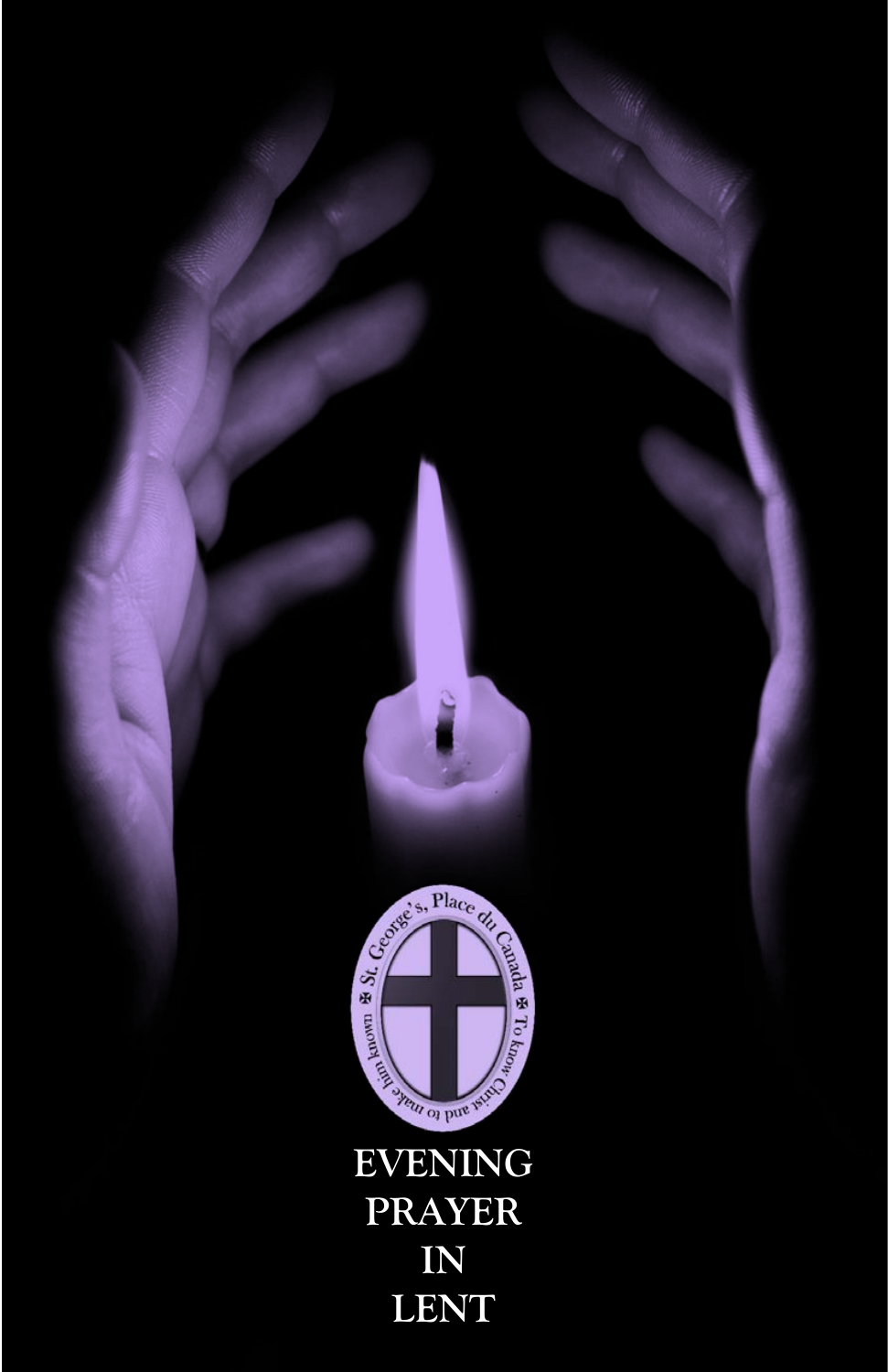## Opening Sentences *Please stand*

| Officiant: | O Lord, I call to you; come to me quickly;                                                                                         |  |
|------------|------------------------------------------------------------------------------------------------------------------------------------|--|
| People:    | Hear my voice when I cry to you.                                                                                                   |  |
| Officiant: | Let my prayer be set forth in your sight as incense.                                                                               |  |
| People:    | The lifting up of my hands as the evening sacrifice.                                                                               |  |
| All:       | Glory to the Father, and to the Son, and to the Holy<br>Spirit: as it was in the beginning, is now, and will be<br>for ever. Amen. |  |

The Invitatory *Said by all* 

**O gracious Light, Lord Jesus Christ, in you the father's glory shone. Immortal, holy, blessed is he and blessed are you his holy Son. Now as we come to the setting of the sun, and our eyes behold the vesper light, we sing your praises, O God: Father, Son, and Holy Spirit. You are worthy at all times to be praised by happy voices, O Son of God, O Giver of life, and to be glorified through all the worlds. O gracious Light, Lord Jesus Christ, in you the father's glory shone. Immortal, holy, blessed is he and blessed are you his holy Son. Glory to the Father, and to the Son, and to the Holy Spirit: as it was in the beginning, is now, and will be for ever. Amen.**

The Psalm *Please be seated*

*For those praying at home, the Psalms and Readings for each day can be found on the back page of this bulletin.*

*The Psalm is said alternately. The Officiant says the first verse, the people, the next, and so on.*

The Gospel

*The Gospel can be found on the back page of this bulletin. The Reader concludes: "The word of the Lord," all respond: "Thanks be to God."*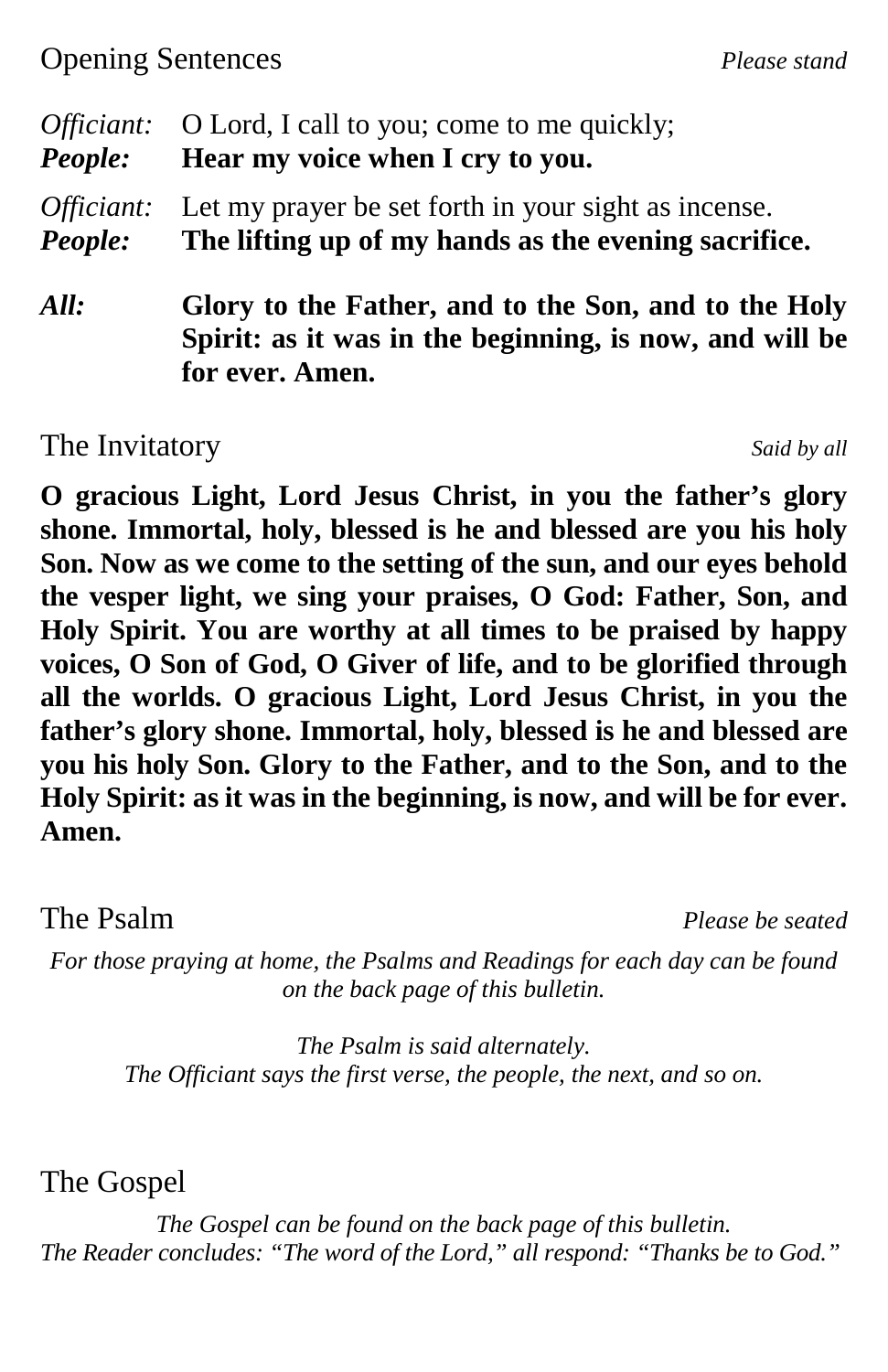*The Officiant leads the people in reading the canticle for the appropriate day.*

#### Sunday: Canticle #17: The Beatitudes*Said by all*

**Blessed are the poor in spirit, for theirs is the kingdom of heaven. Blessed are those who mourn, for they shall be comforted. Blessed are the gentle, for they shall inherit the earth. Blessed are those who hunger and thirst for what is right, for they shall be satisfied. Blessed are the merciful, for mercy shall be shown to them. Blessed are the pure in heart, for they shall see God. Blessed are the peacemakers, for they shall be called children of God. Blessed are those who are persecuted in the cause of right, for theirs is the kingdom of heaven. Blessed are you when others revile you and persecute you and utter all kinds of evil against you falsely for my sake. Rejoice and be glad, for your reward is great in heaven.**

*Matthew 5.3-12*

#### Monday: Canticle #19: The Song of Zechariah *Said by all*

**Blessed be the Lord, the God of Israel; he has come to his people and set them free. He has raised up for us a mighty Saviour, born of the house of his servant David. Through his holy prophets he promised of old, that he would save us from our enemies, from the hands of all who hate us. He promised to show mercy to our fathers and to remember his holy covenant. This was the oath he swore to our father Abraham, to set us free from the hands of our enemies, free to worship him without fear, holy and righteous in his sight all the days of our life. You, my child, shall be called the prophet of the Most High, for you will go before the Lord to prepare his way, to give his people knowledge of salvation by the forgiveness of their sins. In the tender compassion of our God the dawn from on high shall break upon us, to shine on those who dwell in darkness and the shadow of death, and to guide our feet into the way of peace. Glory to the Father, and to the Son, and to the Holy Spirit: as it was in the beginning, is now, and will be for ever. Amen.** *Luke 1.69-79*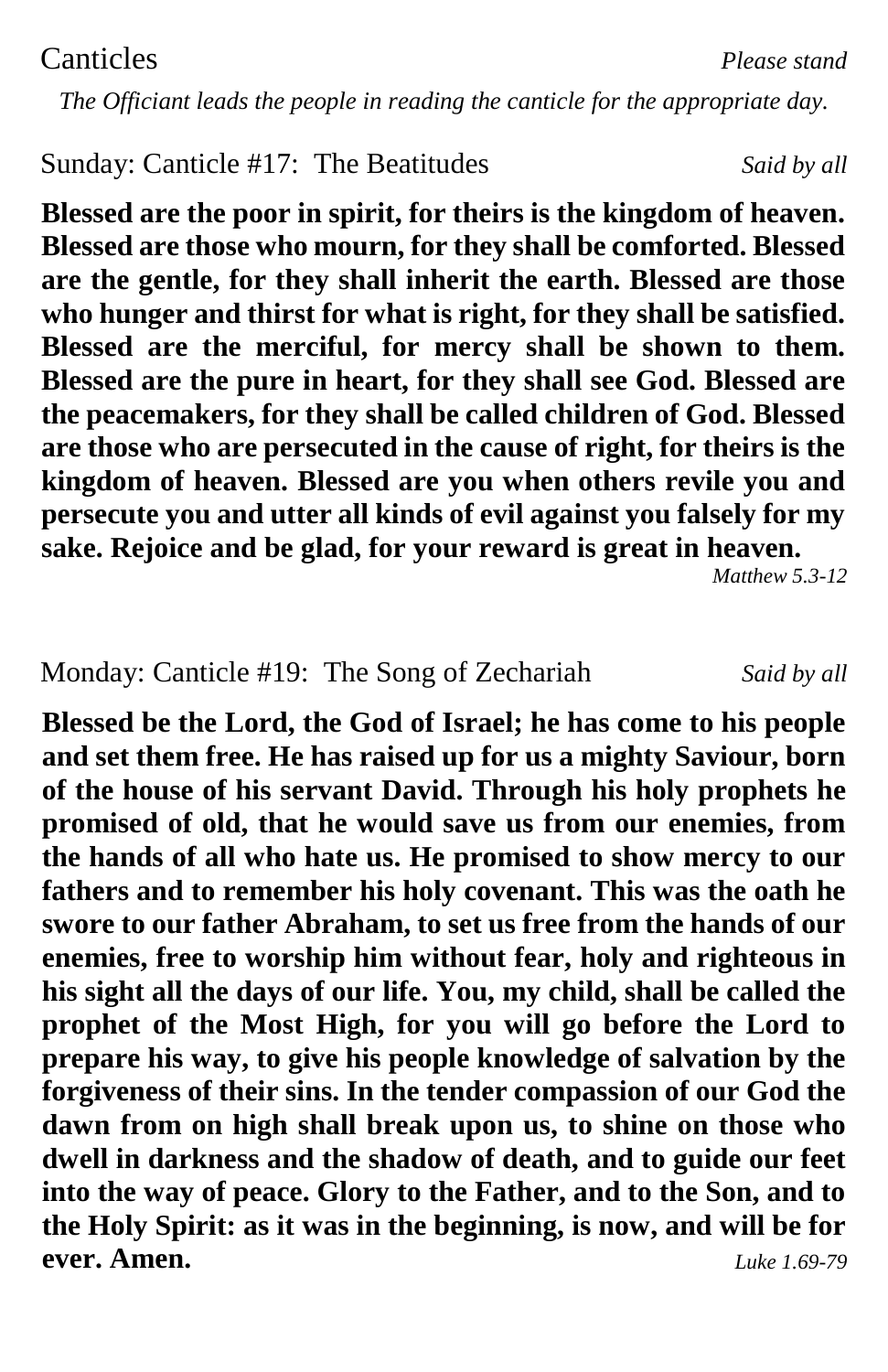### Tuesday: Canticle #20: The Song of Simeon *Said by all*

**Lord, now you let your servant go in peace; your word has been fulfilled. My own eyes have seen the salvation which you have prepared in the sight of every people; a light to reveal you to the nations and the glory of your people Israel. Glory to the Father, and to the Son, and to the Holy Spirit: as it was in the beginning, is now, and will be for ever. Amen.** *Luke 2.29-32*

### Wednesday: Canticle #23: Song of The First Born *Said by all*

**Christ is the image of the unseen God, the first-born of all creation, for in him were all things made, in heaven and on earth. Through him and for him were all things made, before all he exists, holds all things in one. The Church is his body, and he is its head. He is the beginning, the first-born from the dead; in all things he alone is supreme. God made all his fullness to dwell in him, to reconcile through him all creation to himself, everything on earth and everything in heaven, all gathered into peace by his death on the cross.** *Colossians 1.15-20*

## Thursday: Canticle #6: Seek the Lord *Said by all*

**Seek the Lord while he wills to be found; call upon him when he draws near. Let the wicked forsake their ways and the evil ones their thoughts; And let them turn to the Lord, and he will have compassion, and to our God, for he will richly pardon. For my thoughts are not your thoughts, nor your ways my ways, says the Lord. For as the heavens are higher than the earth, so are my ways higher than your ways, and my thoughts than your thoughts. For as rain and snow fall from the heavens and return not again, but water the earth, Bringing forth life and giving growth, seed for sowing and bread for eating, So is my word that goes forth from my mouth; it will not return to me empty; But it will accomplish that which I have purposed, and prosper in that for which I sent it.** *Isaiah 55.6-11*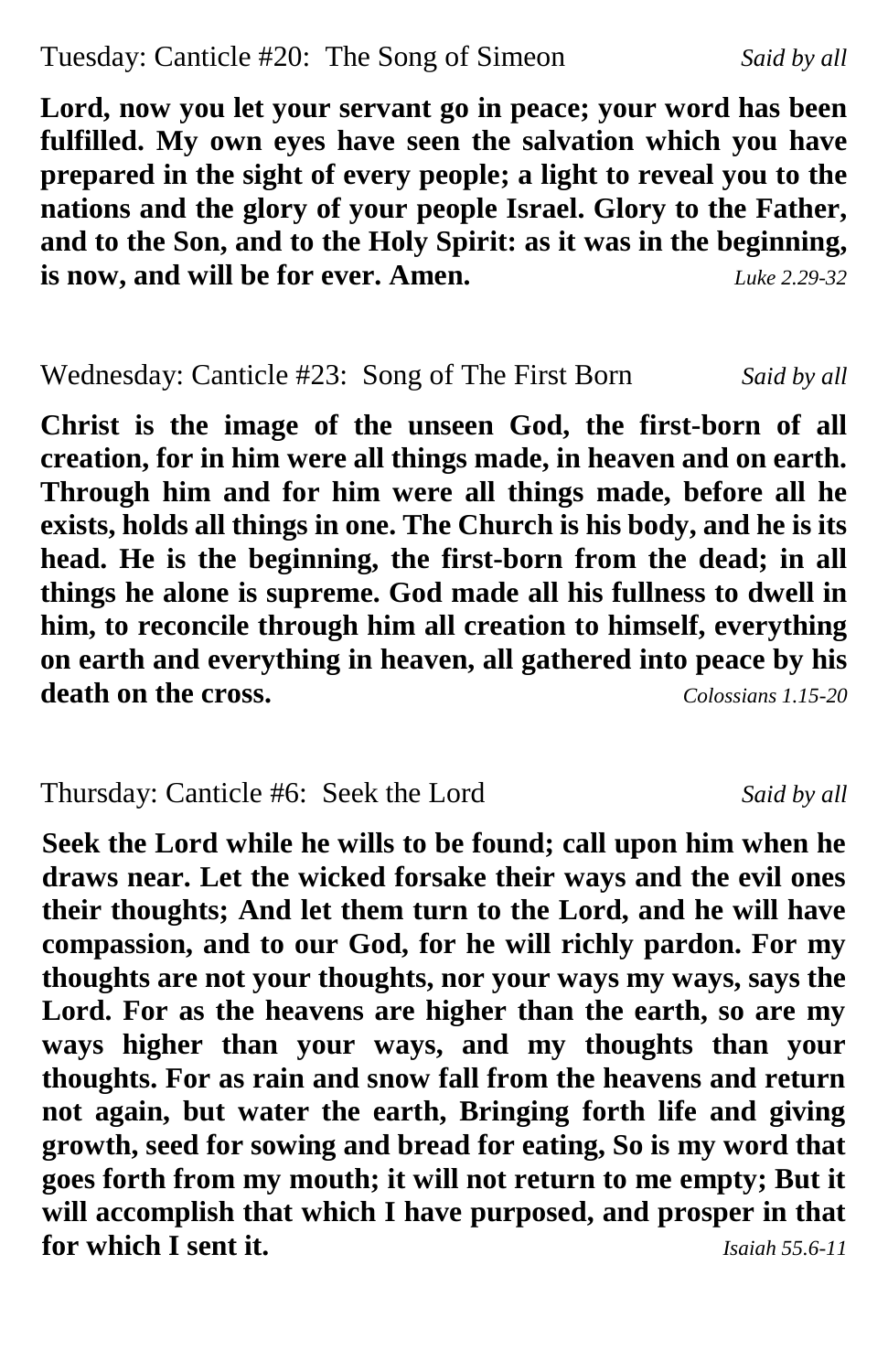**Christ Jesus, by nature divine, did not grasp for himself a rank as equal with God. He chose to empty himself, becoming a humble slave, and living the life of a man. And human in every way, he abased himself still more, obedient to death on a cross. So God has exalted him on high, and given to him the name, the greatest of all the names; so that at Jesus' name every knee should bend low in heaven, on earth, in the depths, and every tongue proclaim: Jesus Christ is Lord, to the glory of God the Father!**

*Philippians 2.6-11*

Saturday: Canticle #10: The Souls of the Righteous *Said by all*

**The souls of the righteous are in the hand of God; no torment shall ever touch them. In the eyes of the unwise they seemed to be dead, their departure was taken for defeat, their going from us to be disaster; but they are in peace. Though they appeared to be punished their hope is rich in immortality. Small their affliction, great their blessing; God proved and found them worthy of himself. Like gold in a furnace he tried them, and accepted them as an oblation. In the moment of God's coming they shall kindle into flame and run like sparks through the stubble. They shall govern nations and peoples, and the Lord shall be their ruler for ever.** *Wisdom 3.1-8*

Silence *A time of silence is observed to ponder the readings and psalms.*

*All stand and say*

*All:* **I believe in God, the Father Almighty, creator of heaven and earth. I believe in Jesus Christ, his only Son, our Lord. He was conceived by the power of the Holy Spirit and born of the Virgin Mary. He suffered under Pontius Pilate, was crucified, died, and was buried. He descended to the dead. On the third day he rose again. He ascended into heaven, and is seated at the right hand of the Father. He will come again to judge the living and the dead. I believe in the Holy Spirit, the holy catholic Church, the communion of saints, the forgiveness of sins, the resurrection of the body, and the life everlasting. Amen.**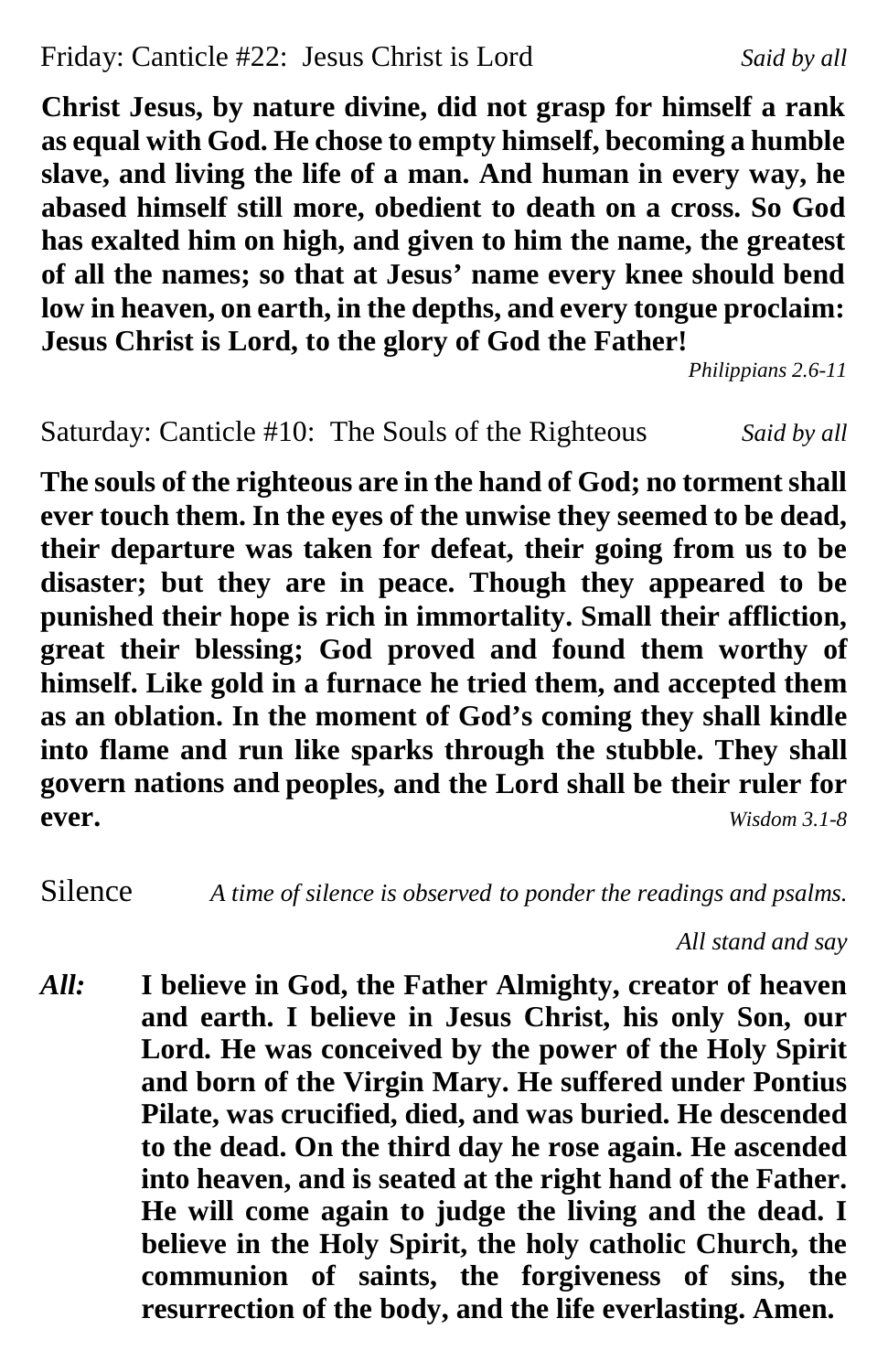Prayers of the People *Please kneel or be seated*

| Leader:         | In peace let us pray to the Lord, saying,<br>"We pray to you, Lord."                                                        |  |
|-----------------|-----------------------------------------------------------------------------------------------------------------------------|--|
| Leader:<br>All: | That this evening may be holy, good, and peaceful,<br>We pray to you, Lord.                                                 |  |
| Leader:<br>All: | That the work we have done this day and the people we<br>have met may bring us closer to you,<br>We pray to you, Lord.      |  |
| Leader:<br>All: | That we may be forgiven our sins and offences,<br>We pray to you, Lord.                                                     |  |
| Leader:<br>All: | That we may hear and respond to your call to peace and<br>justice,<br>We pray to you, Lord.                                 |  |
| Leader:<br>All: | That you will sustain the faith and hope of the weary, the<br>lonely, and the oppressed,<br>We pray to you, Lord.           |  |
| Leader:<br>All: | That you will strengthen us in your service, and fill our<br>hearts with longing for your kingdom,<br>We pray to you, Lord. |  |

*All are invited to voice prayers and petitions for those whose cares weigh on their hearts. The Prayers conclude with one or more of the following collects and the Lord's Prayer.*

*Leader:* O Lord, *All:* **Be our light in the darkness and in your great mercy defend us from all perils and dangers of this night; for the love of your only Son our Saviour Jesus Christ. Amen.** *Leader:* Be present, O merciful God, *All:* **and protect us through the hours of this night, so that** 

**we who are wearied by the changes and chances of this life may rest in your eternal changelessness; through Jesus Christ our Lord. Amen.**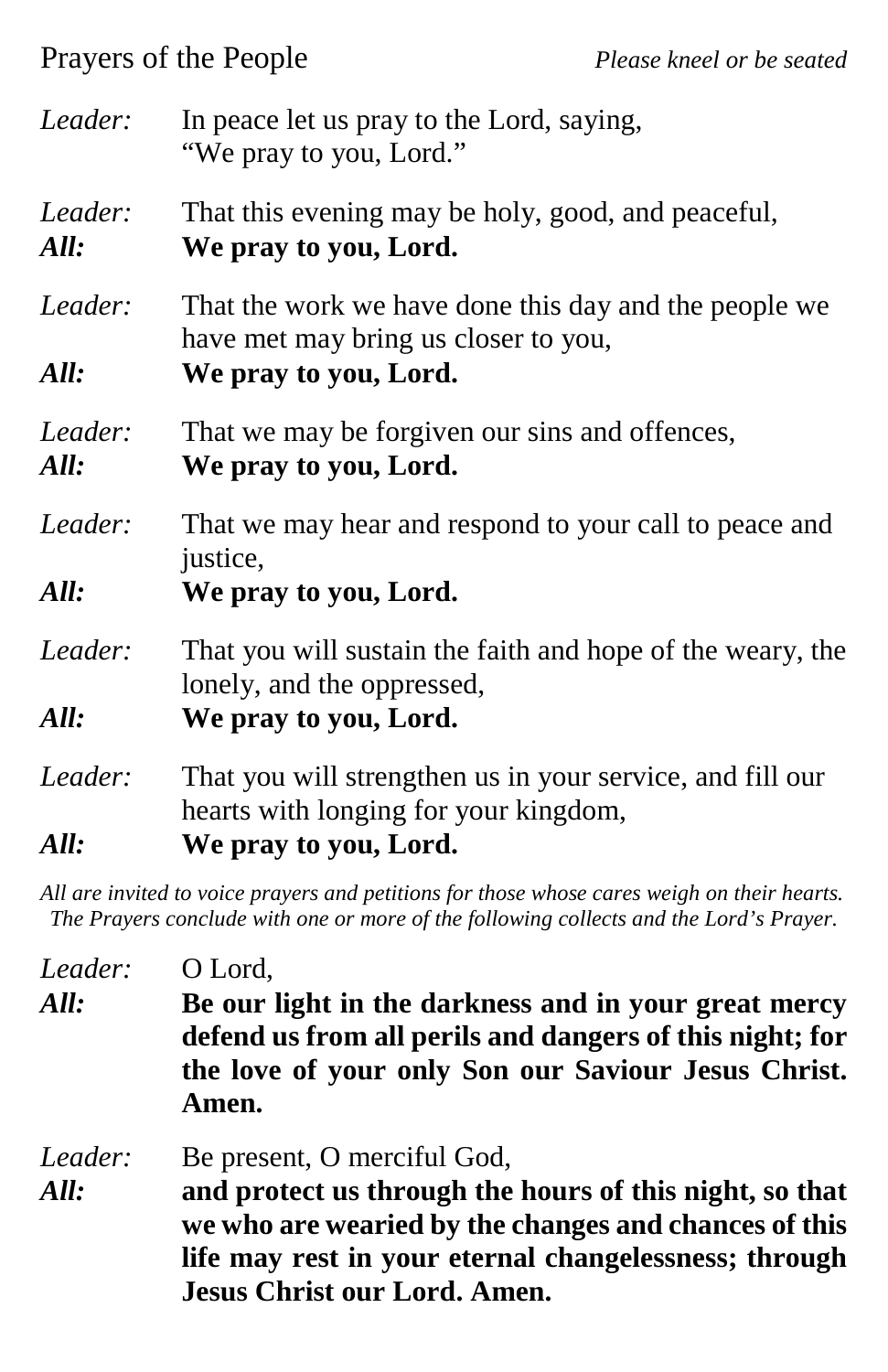*Leader:* Most holy God,

*All:* **the source of all good desires, all right judgements, and all just works, give to us your servants that peace which the world cannot give, so that our minds may be fixed on doing your will, and that, freed from fear of our enemies, we may pass our time in rest and quietness; through Jesus Christ our Lord. Amen.**

*Leader:* Almighty God, *All:* **you have given us grace at this time with one accord to make our common supplications to you, and you have promised through your well-beloved Son that when two or three are gathered together you will hear their requests. Fulfil now our desires and petitions, as may be best for us, granting us in this world knowledge of your truth, and in the age to come eternal life; for you, Father, are good and loving, and we glorify you through your Son Jesus Christ our Lord, in the Holy Spirit, now and for ever. Amen.**

*Officiant:* As our Saviour Christ taught us, let us pray, *All:* **Our Father, who art in heaven, hallowed be thy name, thy kingdom come, thy will be done, on earth as it is in heaven. Give us this day our daily bread. And forgive us our trespasses, as we forgive those who trespass against us. And lead us not into temptation, but deliver us from evil. For thine is the kingdom, the power, and the glory, for ever and ever. Amen.**

- *Officiant:* The Lord almighty grant us a quiet night and peace at the last.
- *People:* **Amen.**

Dismissal

*Officiant:* Go in peace to love and serve the Lord. *People:* **Thanks be to God.** 

All liturgical texts excerpted from the Book of Alternative Services copyright © 2004 by the General Synod of the Anglican Church of Canada. All rights reserved. Reproduced under license from ABC Publishing, Anglican Book Centre, a ministry of the General Synod of the Anglican Church of Canada, from Anglican Liturgical Library. Cover image in courtesy is courtesy of Wikimedia "Creative Commons". **\_\_\_\_\_\_\_\_\_\_\_\_\_\_\_\_\_\_\_\_\_\_\_\_\_\_\_\_\_\_\_\_\_\_\_\_\_\_\_\_\_\_\_\_\_\_\_\_\_\_\_\_\_\_\_\_\_\_\_\_\_\_\_\_\_\_\_\_\_\_\_\_\_\_\_\_\_\_\_\_\_\_\_\_\_\_\_\_\_\_\_\_\_\_\_\_\_\_\_\_\_\_\_\_\_\_\_\_\_\_\_\_\_\_\_\_\_\_\_\_**

**\_\_\_\_\_\_\_\_\_\_\_\_\_\_\_\_\_\_\_\_\_\_\_\_\_\_\_\_\_\_\_\_\_\_\_\_\_\_\_\_\_\_\_\_\_\_\_\_\_\_\_\_\_\_\_\_\_\_\_\_\_\_\_\_\_\_\_\_\_\_\_\_\_\_\_\_\_\_\_\_\_\_\_\_\_\_\_\_\_\_\_\_\_\_\_\_\_\_\_\_\_\_\_\_\_\_\_\_\_\_\_\_\_\_\_\_\_\_\_\_**